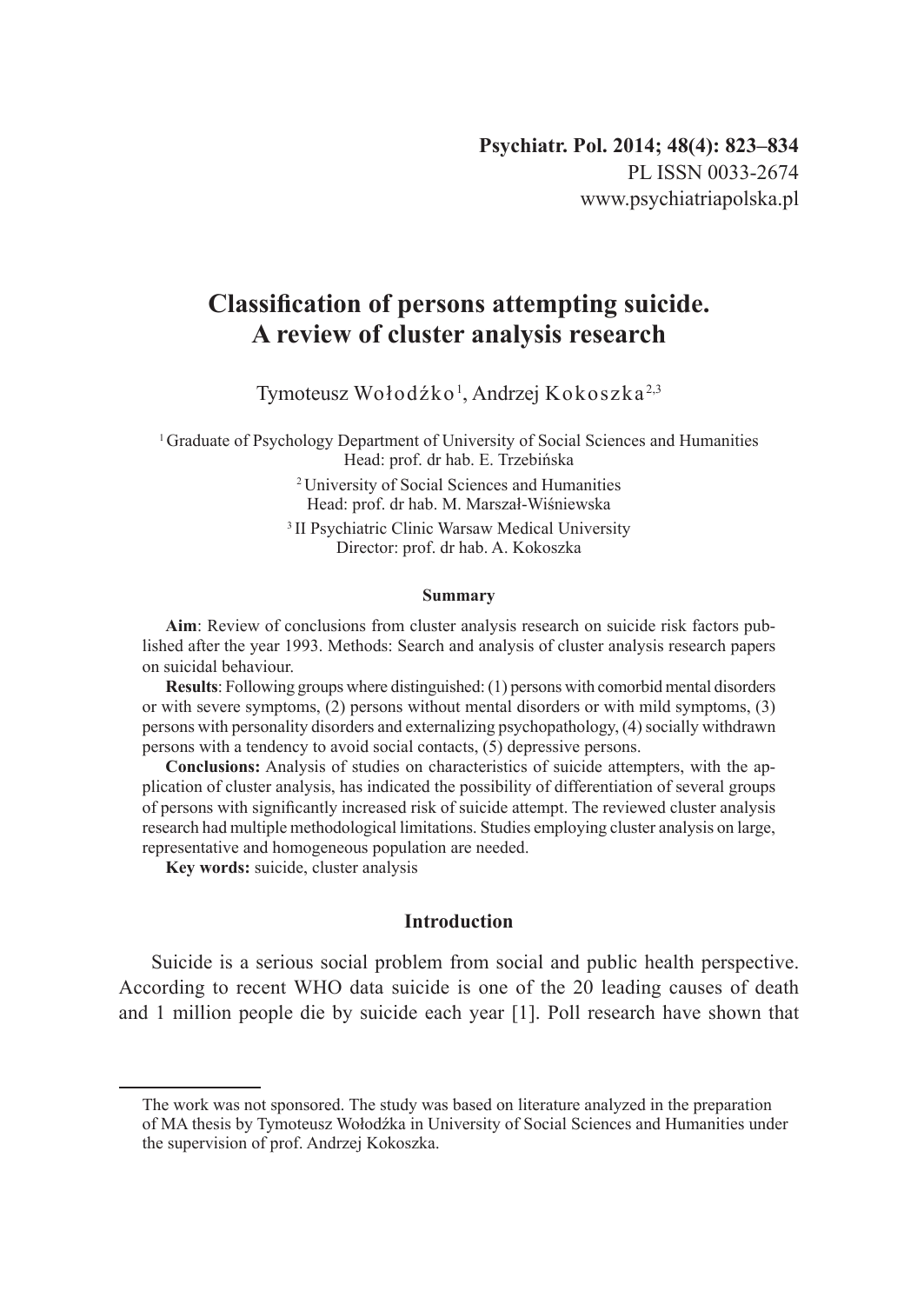concern about patients committing suicide is common, 97% psychotherapists [2] and 50 to 70% of psychiatrists [3] express it. This concern is well-grounded because we still lack methods for successful suicide risk assessment and prevention. Author of a chapter on suicide prevention in a respected psychiatry textbook notices "suicide is to psychiatrist as cancer to internist – the psychiatrist may provide the optimal care, yet the patient may die by suicide nonetheless" [4]. The topic of suicidal behavior was discussed in Polish literature, e.g. two comprehensive books [5, 6] and multiple papers are available [7, 8].

Authors of this publication obtained data from Analytics Department of Polish National Police Headquarters showing there was 4078 deaths by suicide in Poland in 20101. It shows that there are multiple motives for suicide besides mental disorders. In more than half of the cases (55,6%) the motives were not discovered. The numbers and percentage of identified motives for suicide are described below. The most common motive (in this dataset many motives for a single suicide could be assigned) was "mental illness" (560 cases; 30,9% of cases with the motives identified). Subsequently, among other motives, family misunderstandings (388; 18,6%), chronic illness (269; 14,3%) and economic conditions (244; 13,45%) were mentioned. Among the less frequent motives are: heartbreak (186; 10,3%), death of a loved one (64; 3,5%), committing minor law violation (38; 2,1%), school difficulties (11; 0,6%), AIDS (2;  $0,1\%$ ) and unwanted pregnancy  $(1; 0,1\%)$ . The data shows that 1453 (24,6%) suicide attempts where committed while intoxicated with alcohol, among them 715 (16,3%) deaths by suicide, 1121 (19%) of persons attempting suicide and 874 (19,8%) of those who died by suicide abused alcohol and 317 (5,4%) of suicide attempters and 214 (5,5%) of those who died by suicide participated in a therapy for alcohol addicts in the past. After reviewing the data obtained from Police Headquarters three facts deserve special attention:

- the data does not imply that "mental illness" could be a motive for suicide in 69% cases,
- in many cases multiple motives were identified,
- suicide was attempted in 16% of cases while intoxicated.

The data confirms the view that suicide is not merely a psychiatric problem and decision for suicide could be triggered by multiple motives.

Research on this topic helped us to identify multiple suicide risk factors [9]. The vast majority of suicide victims suffered from mental disorders. Most frequent diagnoses in this group were affective disorders (30%), substance abuse (18%), schizophrenia (14%) and personality disorders (13%), in particular borderline personality disorder [10-12]. Meta-analysis of studies on prevalence of mental disorders

<sup>1</sup> Authors want to thank the Analytics Department of Polish National Police Headquarters for sharing the data.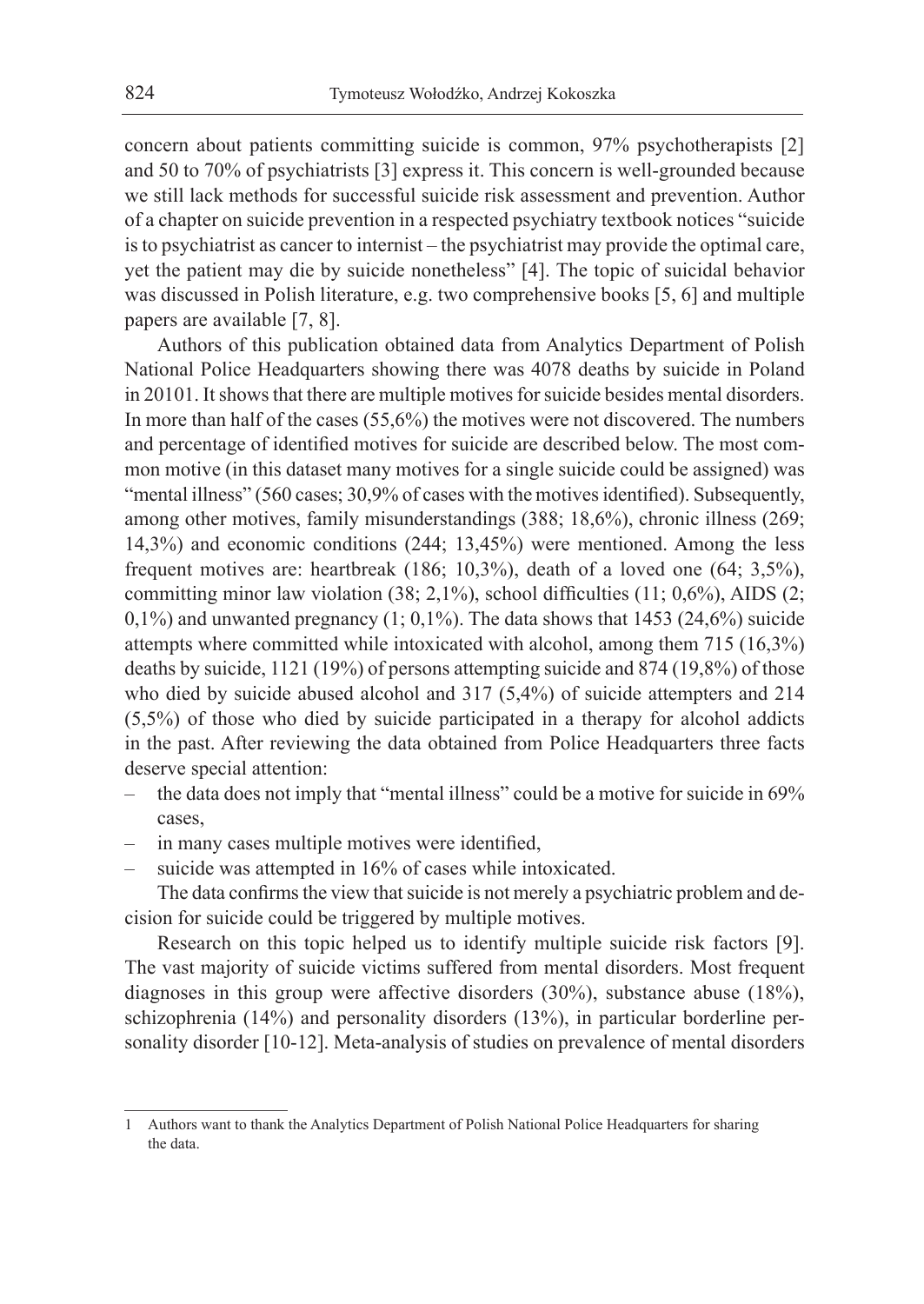in suicide victims has shown that from 87,3% up to 99,9% suffered from at least one mental disorder [12, 13].

Available knowledge on suicide risk factors does not permit us to predict and prevent suicide in a satisfactory degree. It is suggested that the approach to prediction of suicide should be more specific and include diagnosis-specific risk factors [9, 14] and should consider the fact that suicide attempters are not a homogeneous population, differing on personality features and other factors connected with suicide. While frequent prevalence of mental disorders in suicide attempters is widely documented, those who do not suffer from mental disorders should not be overlooked. In this context, the research showing a strong correlation between suicide and mental disorders could be misleading and may result in underestimation of suicide risk in persons without mental disorders. Besides, in some cases mental disorder could be only a background, not a leading cause of suicide.

Among other risk factors comorbid mental disorders are a significant one [10, 15, 16]. However predicting suicide based merely on the risk factors did not prove effective [17-19]. For example, suicide risk in people with affective disorders is estimated as 4% [20], it means that this widely mentioned risk factor [12, 21, 22] allows us to predict suicide only in a limited degree. Even the authors of suicide risk assessment handbook published by theAPA emphasize in a pessimistic fashion that the "statistical rarity of suicide also makes it impossible to predict on the basis of risk factors either alone or in combination" [12]. In this context, attempts are made to describe diagnosisspecific suicide risk factors [9, 14]. Authors who represent this attitude suggest that focusing on more specific risk factors will permit us for a more precise assessment. This approach has been recently described in detail [9]. This review focuses on studies made by applying cluster analysis to different factors accompanying suicidal behavior. Because of limited number of studies of this kind, we decided to include data on both suicide and suicide attempts despite the fact that these two phenomena could differ on clinical, demographic and social factors.

Results of cluster analysis research described below were based on data gathered by psychological autopsy (interviews with persons who knew the suicide victim) [23], personality inventories [24-26] or clinical inventories [27-30] filled out by patients who contacted mental health facilities because of suicide attempt, or from general population surveys [31] (tab. 1). Similar review was conducted by Arnesman and Kerkhof based on studies from the years 1963-1993. The authors concluded that the results obtained were very general [33] and allowed them to divide suicide attempts into three groups with "mild", "moderately severe" and "severe" lethality. The aim of this work is to review cluster analysis research on suicide attempts published after the year 1993 up to 2011.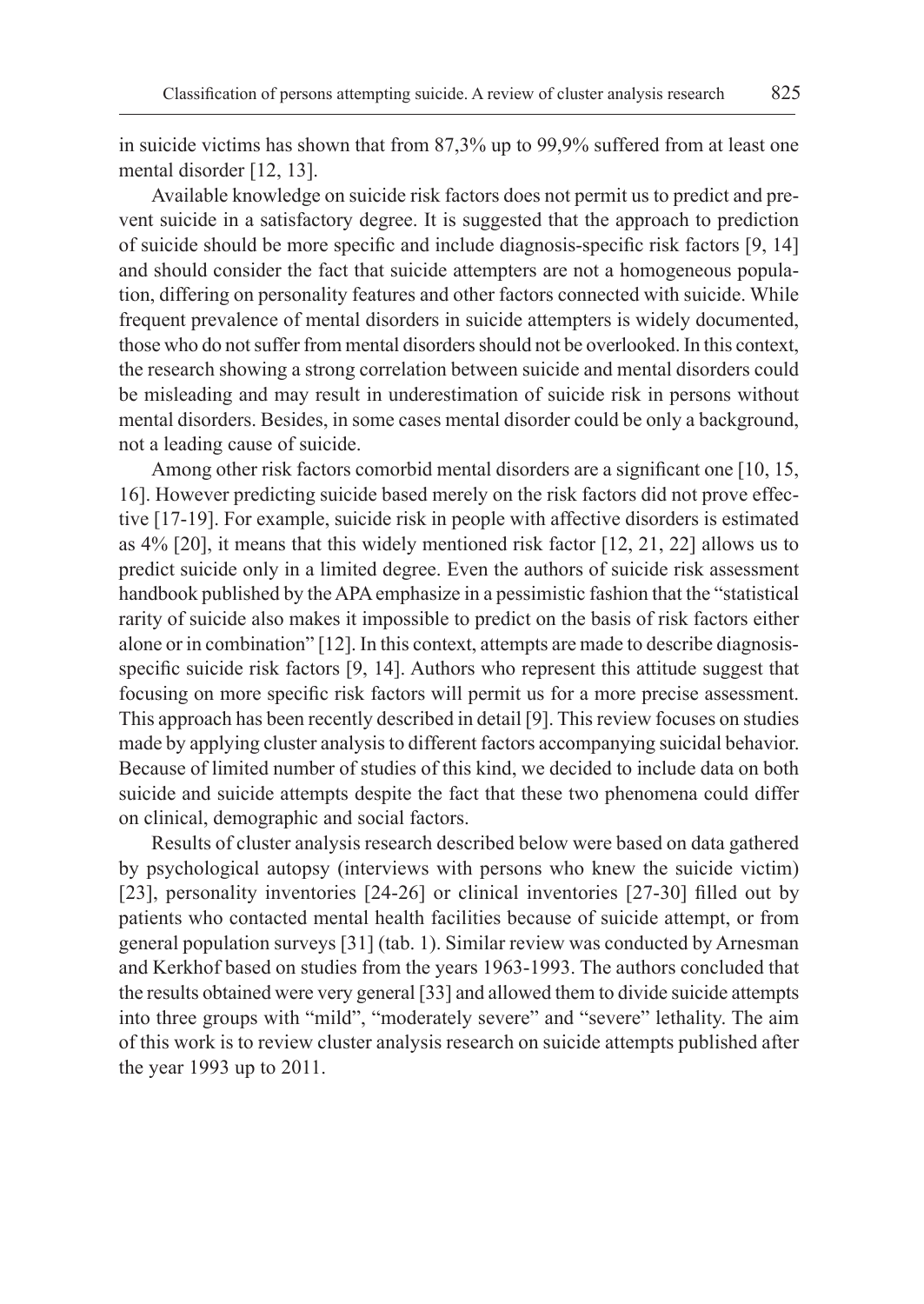## **Methods**

Medline and EBSCO bases were searched for keywords: "suicide" or "parasuicide" accompanied by "group", "cluster", "factor" in titles, abstracts and keywords of publications. Both, research on suicide and suicide attempts were included, because the data that would allow to describe these groups separately was very limited. Next, a qualitative analysis based on clinical picture and suicide risk factors described in the research was undertaken. We found ten cluster analysis papers [23-32] and two papers where factor analysis was used [30, 32] for analysis of demographic and clinical factors, personality features measured by personality inventories and characteristics of suicide attempt. Data included psychiatric diagnoses [26] which were based on structured clinical interview [24, 25, 27] and clinical assessment by psychologist or psychiatrist [32]. Brief description of data can be found in Table 1. Next, names and descriptions of the clusters were analyzed to describe the main groups of suicide attempters distinguished in the research. Similarities between clusters were assessed based on their coherence and accordance to the literature. The analysis began with transcribing the features of the clusters. Based on different variables used in the research (prevalence or severity of mental disorders) similar clusters were grouped and validated based on the inner coherence of groups derived this way.

| Reference                                         | Research population<br>$(* - numbers without)$<br>missing data)                                                                                        | Data used for cluster<br>analysis               | Cluster names, size (%)<br>and description                                                                                                                                                                                 |                      |
|---------------------------------------------------|--------------------------------------------------------------------------------------------------------------------------------------------------------|-------------------------------------------------|----------------------------------------------------------------------------------------------------------------------------------------------------------------------------------------------------------------------------|----------------------|
| O'Connor,<br>Sheehy,<br>O'Connor<br>$(1999)$ [23] | $N = 142$<br>74% male<br>average age 41<br>$(13 - 86)$<br>psychological autopsy                                                                        | clinical,<br>psychological and<br>social data   | cluster 1 (45%): without risk<br>factors<br>cluster 2 (40%): living with<br>someone, relationship problems,<br>depression, hospitalized, no<br>psychiatric hospitalization history<br>cluster 3 (15%): severe<br>disorders | Ш<br>$\vee$          |
| Rudd, Ellis,<br>Rajab, Wehrly<br>$(2000)$ $[24]$  | $N = 86*$<br>46% male<br>average age 32<br>$(19 - 50)$<br>individuals were<br>treated in psychiatric<br>hospital because of<br>serious suicidal intent | <b>Millon Clinical</b><br>Multiaxial Inventory- | negativistic-avoidant (71%)<br>avoidant-dependent-negativistic<br>(15%)<br>negativistic-avoidant-antisocial<br>$(10\%)$<br>and two small clusters<br>$(n = 1 in = 2)$                                                      | IV<br>$\mathsf{III}$ |

*table continued on the next page*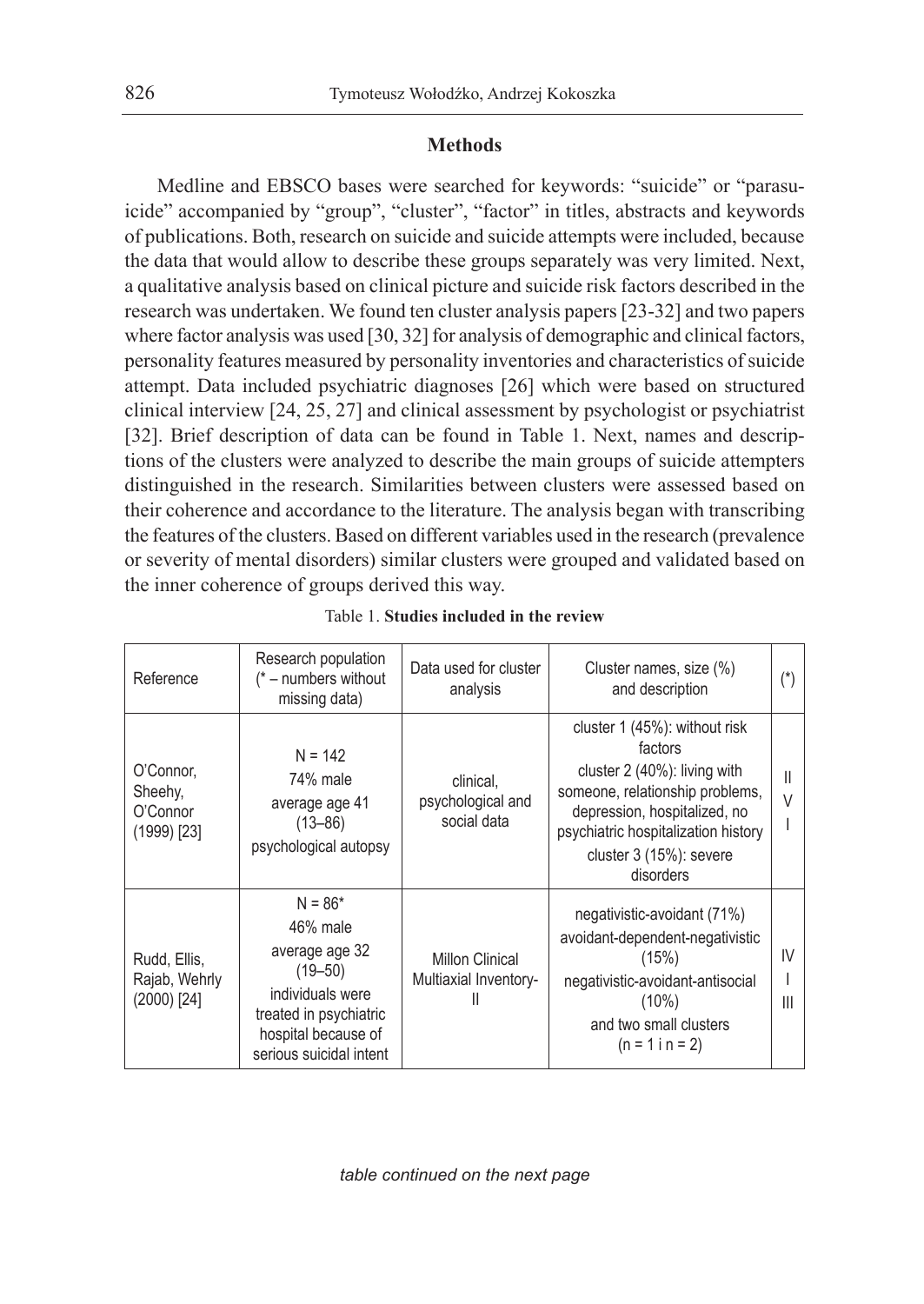| Ellis, Rudd,<br>Rajab, Wehrly<br>$(1996)$ [25] | $N = 301*$<br>187 had suicide<br>attempt<br>83% male<br>average age 22<br>$(18 - 37)$<br>hospitalized after<br>suicide attempt          | <b>Millon Clinical</b><br>Multiaxial Inventory                                                                                       | negativistic-avoidant-schizoid<br>(51%)<br>avoidant-dependent-negativistic<br>(18%)<br>anitisocial (22%)<br>histrionic-narcisstic (8%)<br>and one small cluster $(n = 2)$                                                                                      | IV<br>$\mathsf{IV}$<br>III |
|------------------------------------------------|-----------------------------------------------------------------------------------------------------------------------------------------|--------------------------------------------------------------------------------------------------------------------------------------|----------------------------------------------------------------------------------------------------------------------------------------------------------------------------------------------------------------------------------------------------------------|----------------------------|
| Engström et al<br>$(1997)$ [26]                | $N = 215$<br>42% male<br>average age 38<br>$(18 - 81)$<br>hospitalized after<br>suicide attempt                                         | Karolinska Scales<br>of Personality                                                                                                  | cluster 1 (27%): CNS disorders<br>cluster 2 (38%): depressive,<br>anxious, alienated, blaming<br>others<br>cluster 3 (13%): impulsive,<br>aggressive, antisocial<br>cluster 4 (22%): with good<br>mental health, first suicide<br>attempt, adjustment disorder | IV<br>III<br>Ш             |
| Steer. Beck.<br>Brown, Beck<br>$(1997)$ [27]   | $N = 1172$<br>127 had suicidal intent<br>42% male<br>average age 36<br>psychiatric patients                                             | <b>Beck Depression</b><br>Inventory, Beck<br>Hopelessness<br>Inventory, Beck<br>Anxiety Inventory,<br>Scale for Suicidal<br>Ideation | hopeless (47%)<br>anxious depressed (21%)<br>below average (19%)<br>above average (13%)                                                                                                                                                                        | Ш<br>V                     |
| Rapeli, Botega<br>$(2005)$ [28]                | $N = 113*$<br>36% male<br>average age 32 and 33<br>for females<br>individuals who needed<br>medical assistance<br>after suicide attempt | Hospital Anxiety and<br>Depression Scale,<br>Suicide Intent Scale,<br>lethality of suicide<br>attempt                                | impulsive-ambivalent (38%)<br>marked intent (47%)<br>definite (15%)                                                                                                                                                                                            | I<br>V                     |
| Chen et al<br>(2007) [29]                      | $N = 148$<br>64% male<br>average age 39<br>$(16 - 59)$<br>psychological autopsy                                                         | Suicide Intent Scale                                                                                                                 | cluster 1 (47%): suicide<br>in circumstances where getting<br>help was not likely<br>cluster 2 (53%): with mental<br>disorders                                                                                                                                 |                            |
| Dinya et al<br>$(2009)$ [30]                   | $N = 110$<br>20% male<br>average age 16<br>$(14 - 18)$<br>teenagers with suicidal<br>behavior, outpatients                              | clinical and<br>demographic data                                                                                                     | Cluster analysis: stress-laden/<br>medium depressive<br>low depressive/low achievement<br>high depressive<br>Principal Components Analysis:<br>factor 1: stress driven<br>factor 2: dysfunctional<br>factor 3: nonadaptive behavior<br>factor 4: depressive    | Ш<br>V                     |

*table continued on the next page*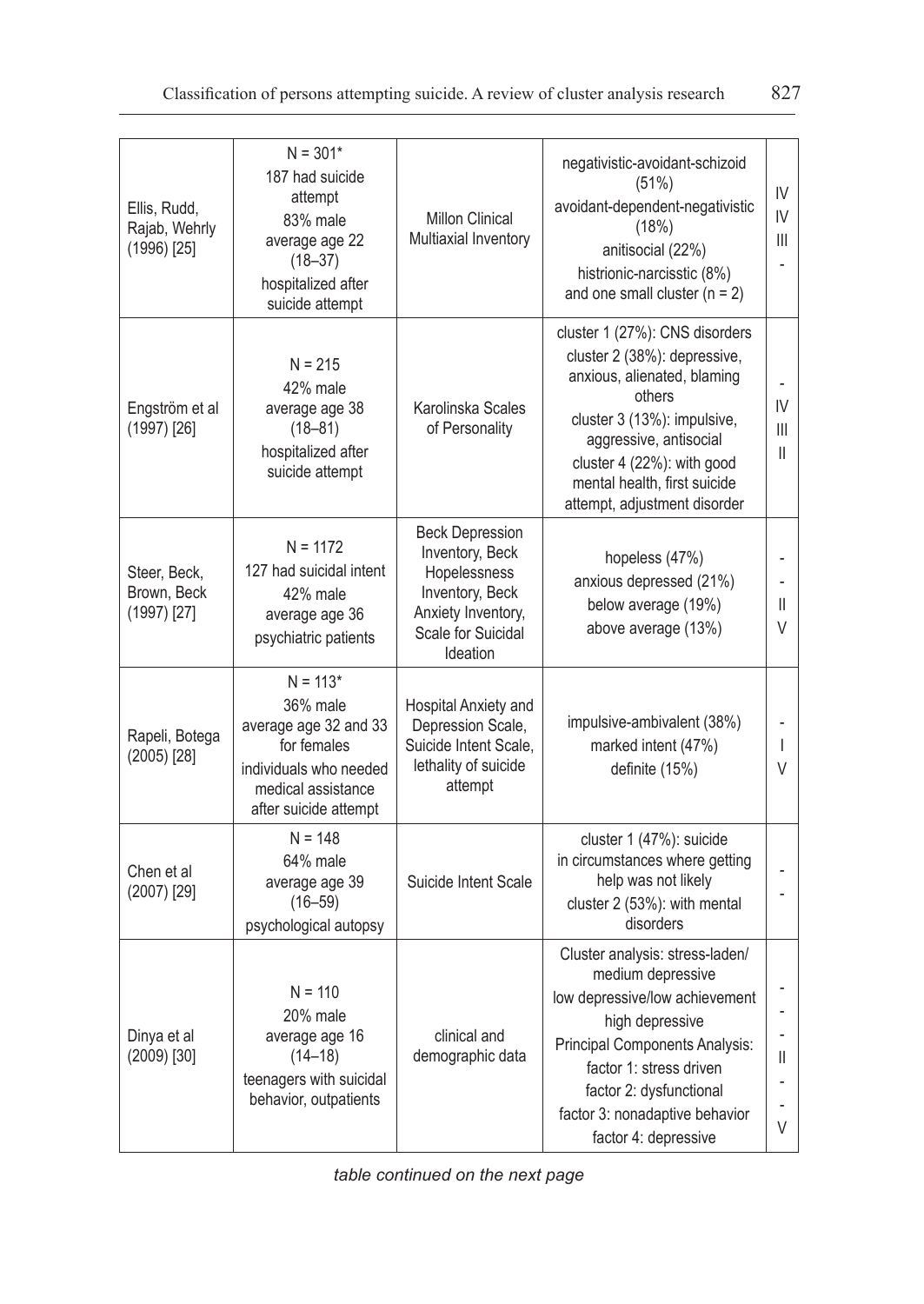| Flannery,<br>Sneed, Marsh<br>(2003)<br>$[31]$ | $N = 2730$<br>49% male<br>teenagers, 8. and 9.<br>grade students                                                                                   | questionnaire<br>research on<br>risky behavior of<br>teenagers                    | health safety (35%)<br>poor health (17%)<br>sexually active (27%)<br>silent suicide (11%)<br>moderate risk (8%)<br>extreme risk (2%) | Ш<br>Ш       |
|-----------------------------------------------|----------------------------------------------------------------------------------------------------------------------------------------------------|-----------------------------------------------------------------------------------|--------------------------------------------------------------------------------------------------------------------------------------|--------------|
| Ortigo, Westen,<br>Bradley (2009)<br>$[32]$   | $N = 311$<br>32,1% male<br>average age 40,4<br>patients after suicide<br>attempt described<br>by psychologists<br>and psychiatrists<br>in a survey | demographic<br>and clinical data,<br>Shedler-Westen<br>Assessment<br>Procedure-II | internalizing<br>dysregulated<br>dependent<br>isolated<br>psychopathic<br>anxious                                                    | V<br>IV<br>Ш |

\* – cluster grouping in this review

## **Results**

We distinguished following groups of persons attempting suicide described in cluster analysis research papers:

- 1. *Persons with comorbid mental disorders or with severe symptoms* (the clusters described in the studies reviewed: *cluster 3* [23], *avoidant- dependent- negativistic*  [24], *cluster 2* [28], *emotionally dysregulated* [32]). This is a group most similar to the popular view of a suicide victim. Research on suicide risk factors shows that this group is characterized by several comorbid mental disorders [10, 15, 16]. These persons were hospitalized because of mental disorder in the past, but it probably did not bring expected improvement. They attempted suicide in the past. Besides of psychological problems they suffer from poor somatic health and social problems. Personality features such as passive and non-assertive behavior and avoidance of social situations handicaps their ability to seek help and support from others. Emotional instability accompanies a need for being cared by others and high dependency. It is a group that could have experienced psychological trauma in the childhood, e.g. sexual abuse [15, 16].
- 2. *Persons without mental disorders or with mild symptoms* (*cluster 1* [23], *cluster 4* [26], *below average* [27], *factor 1* [30], *silent suicide* [31]). It was first suicide attempt for most of this group. These persons probably experience intense stress and can have symptoms of adjustment disorder, but do not seek medical help. It is possible that they consider looking for help as a personal failure [23]. They may live alone, what makes obtaining support from close ones harder. In one study, this group got high scores in a lie scale, what could suggest that they have a tendency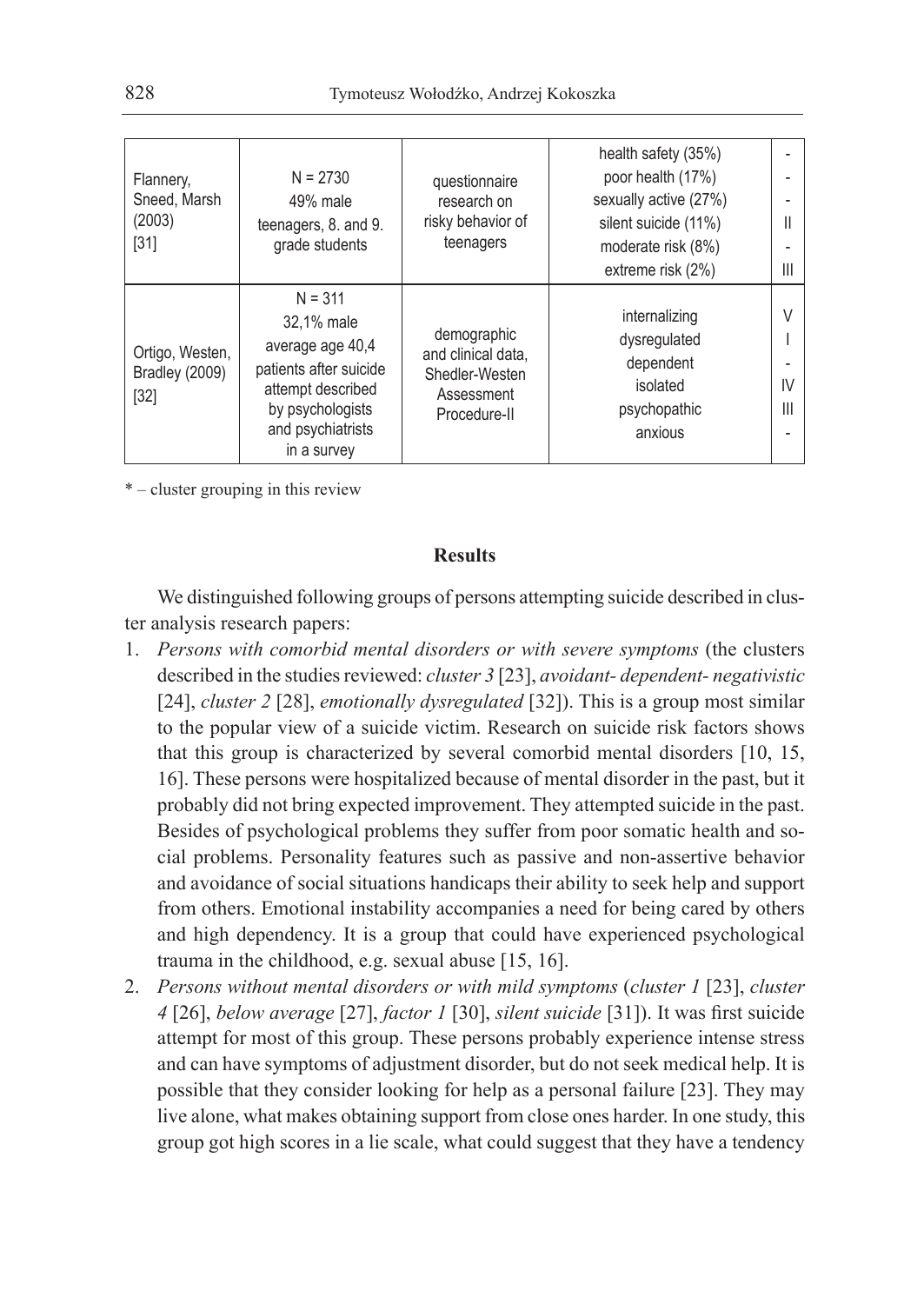to dissimulate [26]. Some studies suggest that these persons constitute 22% [26] to 24% [23] of all the suicide attempters.

- 3. *Persons with personality disorders and externalizing psychopathology* (*cluster 3*  [24], *antisocial* [25], *cluster 3* [26], *high risk* [31], *psychopathic* [32]). This group was described before [34, 35]. They abuse drugs and alcohol, suffer from dysthymia and DSM cluster B personality disorders, including borderline personality disorder. Features of this group such as aggressiveness and impulsiveness were described as suicide risk factors frequent in drug and alcohol abusers. They are poorly socialized, highly suspicious, paranoid and self-reliant. Because of that, their behavior is often assertive or even aggressive, hostile and competitive. These persons are often perceived by others as "cold" and "cruel". They consider themselves "not particularly gifted or capable, they generalize this perception to others" (p. 205 [24]). They perceive the world as a competitive place with other people being exploitive, rejecting and abusive, what makes them highly anxious. Being liked by others is a secondary concern for them and they consider their own hostility and distrust as signs of self-confidence, assertiveness and strength, so they do not feel need to change their attitude.
- 4. *Socially withdrawn persons with a tendency to avoid social contacts* (*cluster 1* [24], *negativistic-avoidant-schizoid* [25], *avoidant-dependent-negativistic*  [25], *cluster 2* [26], *isolated* [32]). Personality profile of this group is common among psychiatric patients and applies to 25% of them [25]. DSM cluster A personality disorders and borderline personality disorder are common in this group. Strong anxiety, hopelessness, emotional instability and ruminative guilt are frequently experienced by them. They are not assertive, passive, and prefer if others decide for them. These persons strive to inhibit aggressive impulses when they appear. Furthermore, they feel inadequate and inferior, and have low problem solving skills. Because of that, they are dependent and have a need for being cared, but also distrustful and afraid of being rejected by others, whom they perceive as untrustworthy and rejective. This leads to strong approachavoidance conflict, anxiety and finally to social withdrawal. They may become detached and "cold". On suicide risk scales these persons may get scores implying a mild suicide risk.
- 5. *Depressive persons* (*cluster 2* [23], *above average* [27], *definite* [28], *factor 4* [30], *internalizing* [32]). This group is widely described [30, 36]. The most prevalent disorders among suicide attempters are affective disorders. Depression with comorbid alcohol abuse and personality disorders are the most prevalent risk factors in this group. Apart from psychological difficulties, these persons have relationship difficulties and other life problems, e.g. unemployment. They experience high hopelessness and strong suicide intent, and so choose highly lethal suicide methods. Self-harm could have been employed in this group to signalize their suffering to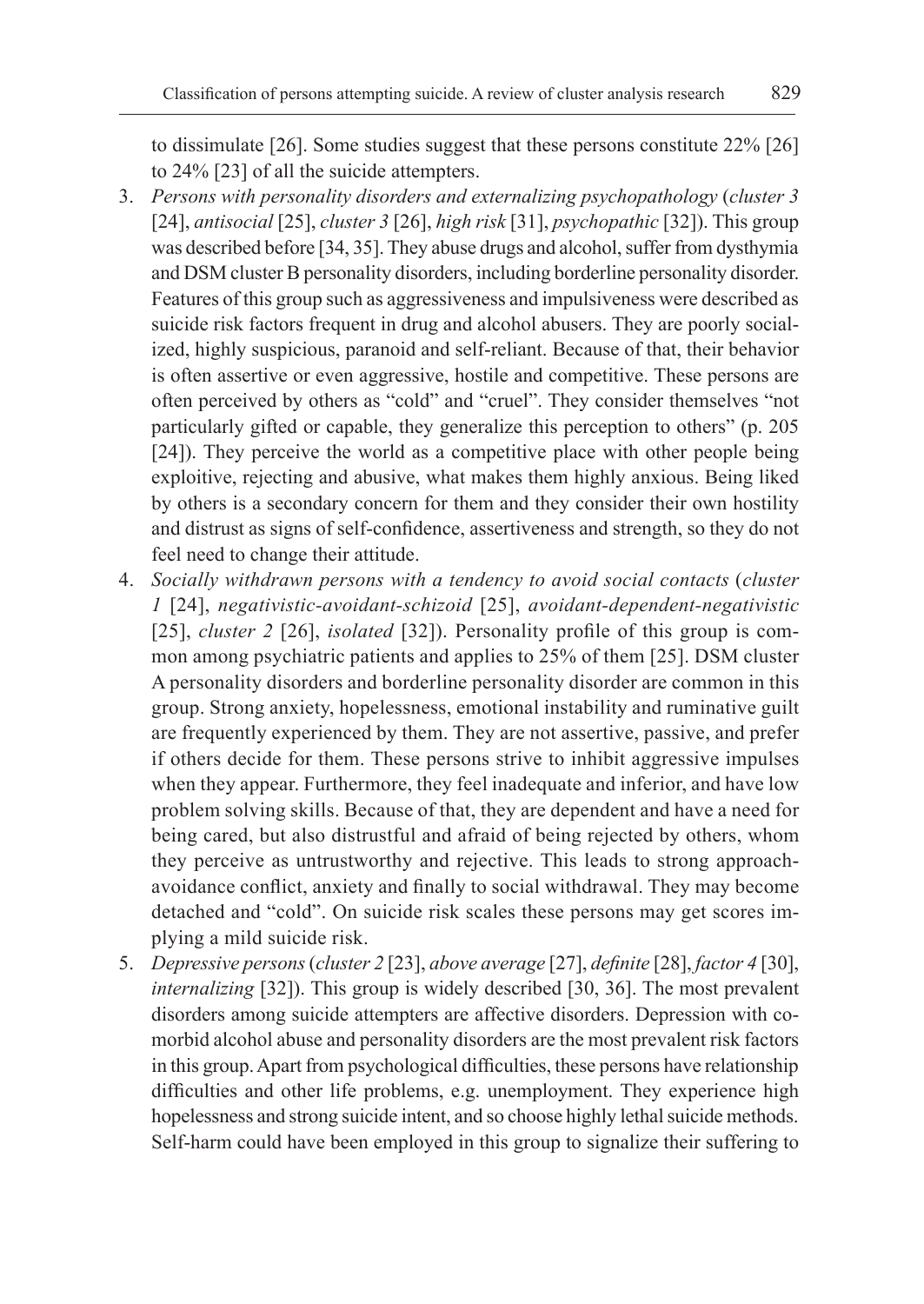others, but while it has failed, they decide to commit suicide. Cognitive models of depressions [22] describe this group accurately.

Not all the clusters distinguished in the research papers were included in this classification. Three clusters were specific in respect of distinctive features measured, i.e. histrionic-narcissistic personality type [25], CNS disorders [26], anxious and dependent traits [32]. In other studies, the clusters were distinguished in respect of characteristic features, e.g. features of a suicide attempt [28, 29], or only a limited number of variables was considered [27, 30], what made it difficult to compare the clusters with the results treated in this review. Finally, in one study the remaining clusters were not connected to suicide risk [31].

### **Discussion**

This review has many methodological limitations. There is a need for cluster analysis research with large, representative and homogeneous population. The major limitation is combining together studies on suicide attempts and suicide, but this approach has been chosen because only ten papers on this topic were published since 1993 up to 2011. However, including older research would lead to underestimating major social and cultural changes that happened in the past twenty years. The studies analyzed were often done on small and/or non-representative samples. Therefore, the results described should be taken with care. The methodological difficulties described are due to difficulties in recruitment of suicide attempters and in obtaining postmortem medical records on suicide victims. Moreover, suicide attempters and suicide victims could belong to distinct populations that differ in many ways. Unfortunately the data did not enable us to compare these two groups, so we focused on suicide behavior.

Also the way in which the groups were distinguished has limitations resulting from great methodological diversity of the research in this area. Both the populations included in research and statistical methods used differed from study to study. Because of that, it was not possible to directly compare the research results.

While no significant differences were observed based on demographical variables, research on diagnosis-specific suicide risk factors suggests that this kind of differences exists [9]. Substance abuse and personality disorders are more prevalent in males than in females, so it is possible that the externalizing group would include more males [13, 35]. In females depression is related to suicidal behavior, so we can expect more females in the depressive group [13]. Schizotypal personality disorder is a significant suicide risk factor for males, but not for females, so we could expect a greater percentage of males in the withdrawn group [11]. The gender diversity in prevalence of mental disorders in general population is a fact, but it is worth mentioning that this proportions differ in suicide victims [13].

Cluster analysis research helped to distinguish two characteristic suicide risk groups, that could be more specific than widely mentioned borderline personality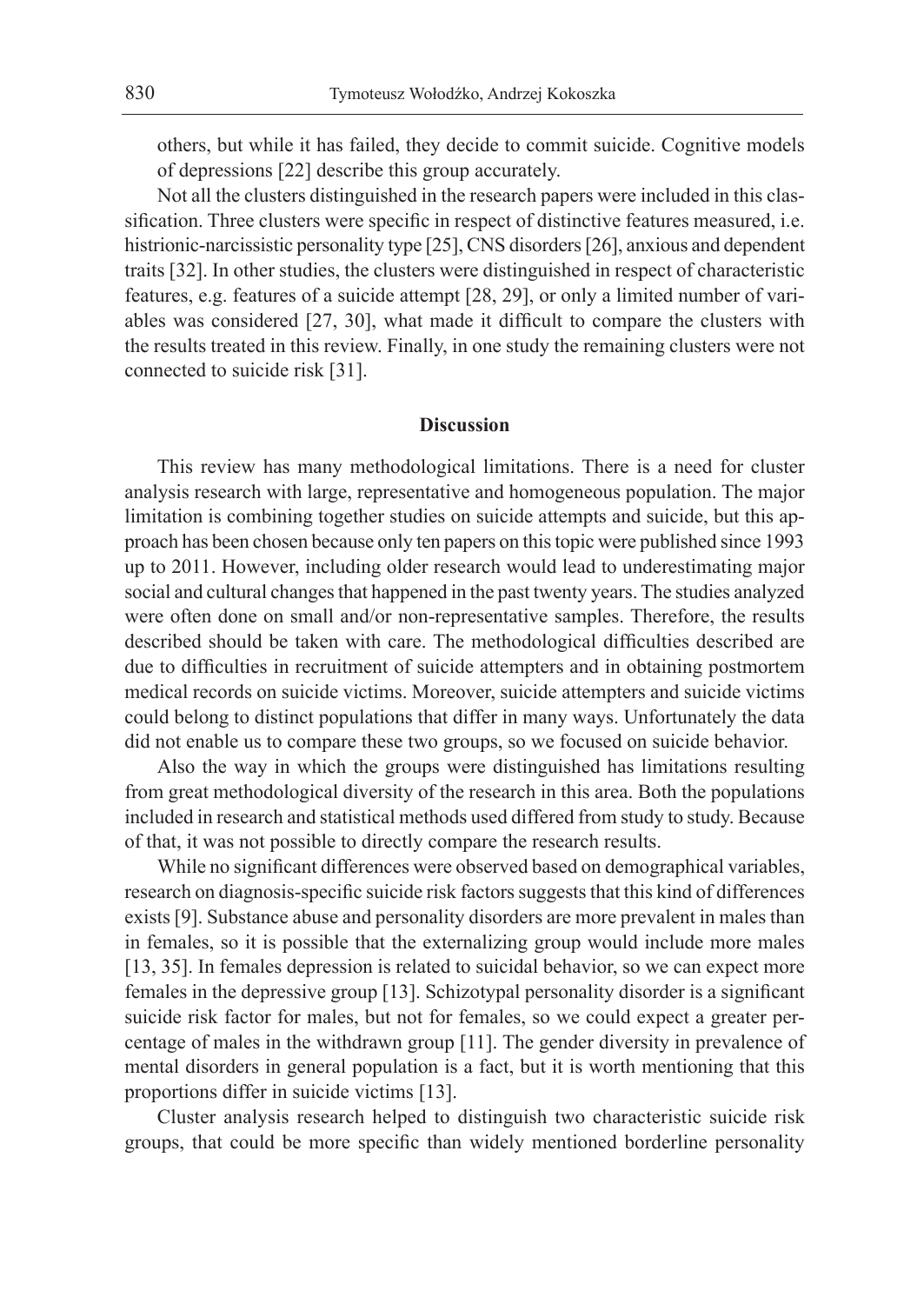disorder: withdrawn and externalizing. BPD was frequent in both groups. While emotional instability is a feature of BPD that is related to suicide [37], we can suspect that suicide risk is associated with specific personality profiles: withdrawn and externalizing, combined with emotional instability.

Our results suggest that several groups of suicide attempters could be distinguished: persons with comorbid mental disorders combined with social and health problems (group 1) [23, 24, 28, 32]; persons with personality disorders and substance abuse (group 3) [24-26, 31, 32]; socially withdrawn persons (group 4) [24-26, 32]; and depressive persons (group 5) [23, 27, 28, 30, 32]. However, one group that does not present obvious suicide risk factors (group 2) was discovered. The results suggest the suicide risk factors are specific rather for distinct groups than for all the persons attempting suicide. It shows that suicide is committed by various groups, including persons without mental disorders. There are psychological correlates of suicidal behavior such as: social avoidance and externalizing psychopathology that were discussed. It is also worth mentioning that the withdrawn group with DSM cluster A personality disorders (group 4) is poorly described in suicide risk assessment literature [9, 12], although being a risk factor [11, 38].

The results suggest that the nature of suicide attempters is heterogeneous. In some of the groups described suicide attempts were frequent (persons with multiple mental disorders), while in other groups it was a first attempt (persons without mental disorders). There is also a group highly motivated to commit suicide (depressive persons).

# **Conclusions**

Identification of accurate suicide risk factors is a challenge for modern medicine and society. To meet this aim cluster analysis research are conducted. The review of literature on this topic suggests existence of distinct suicide risk groups: (1) persons with comorbid mental disorders or with severe symptoms, (2) without mental disorders or with mild symptoms, (3) with personality disorders and externalizing psychopathology, (4) socially withdrawn with a tendency to avoid social contacts, (5) depressive persons. The results suggest that suicide risk factors could reflect a distorted picture of a person committing suicide. Moreover, cluster analysis research shows that suicide is also attempted by persons without mental disorders. Among psychological traits social avoidance and externalizing psychopathology in persons with personality disorders was found to accompany suicide attempts. Because of methodological limitations of the results discussed, there is a need for cluster analysis research with large, representative and homogeneous population.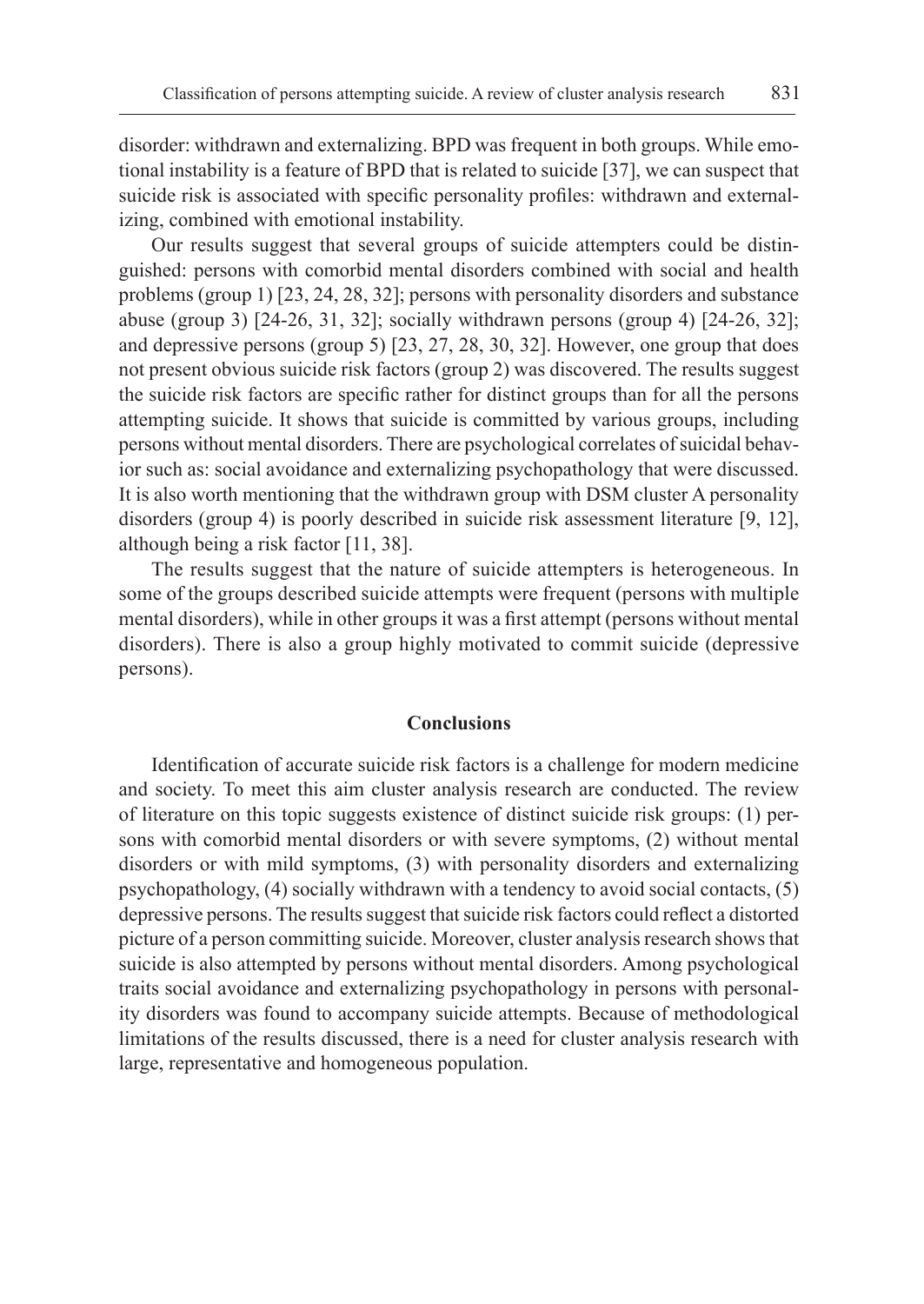#### **References**

- 1. World report on violence and health. Geneva: World Health Organization; 2002 http://www. who.int/violence\_injury\_prevention/violence/world\_report/en/ [dostep: 21.07.2014].
- 2. Pope KS, Tabachnick BG. *Therapists' anger, hate, fear, and sexual feelings: National survey of therapist responses, client characteristics, critical events, formal complaints, and training*. Prof. Psychol. Res. Pract. 1993; 24(2): 142–152.
- 3. Foley SR, Kelly BD. *When a patient dies by suicide: Incidence, implications and coping strategies*. Adv. Psychiatr. Treat. 2007; 13: 134–138.
- 4. Sudak HS. *Psychiatric emergencies*. W: Sadock BJ, Sadock VA, Ruiz P. Ed. *Comprehensive textbook of psychiatry.* Ed. 9. Philadelphia: Wolters Kluwer, Lippincott Williams & Wilkins; 2009. p. 2717–2732.
- 5. Hołyst B. *Suicydologia.* Warszawa: Wydawnictwo Prawnicze LexisNexis; 2002.
- 6. Stukan J*. Diagnoza ryzyka samobójstwa*. Opole: Prometeusz; 2008.
- 7. Sawicka M, Szulc A, Bachórzewska-Gajewska H. *Samobójstwa wśród chorych z zaburzeniami psychicznymi – opisy przypadków*. Psychiatr. Pol. 2013; 47(1): 135–146.
- 8. Jaeschke R, Siwek M, Dudek D. *Neurobiologia zachowań samobójczych*. Psychiatr. Pol. 2011; 45(4): 573–588.
- 9. *Practice guideline for the assessment and treatment of patients with suicidal behaviors*. Arlington, VA: American Psychiatric Association; 2003.
- 10. Kessler RC, Guilherme B, Walters EE. *Prevalence of and risk factors for lifetime suicide attempts in the National Comorbidity Survey*. Arch. Gen. Psychiatry 1999; 56: 617–626.
- 11. Schneider B, Wetterling T, Sargk D, Schneider F, Schnabel A, Maurer K. et al. *Axis I disorders and personality disorders as risk factors for suicide.* Eur. Arch. Psychiatry Clin. Neurosci. 2006; 256(1): 17–27.
- 12. Bertolote JM, Fleischmann A, De Leo D, Wasserman D. *Psychiatric diagnoses and suicide: Revisiting the evidence.* Crisis 2004; 25(4): 147–155.
- 13. Arsenault-Lapierre G, Kim C, Turecki G. *Psychiatric diagnoses in 3275 suicides: A meta-analysis.* BMC Psychiatry 2004; 4: 37.
- 14. Kleespies PM, Dettmer EL. *An evidence-based approach to evaluating and managing suicidal emergencies*. J. Clin. Psychol. 2000; 56(9): 1109–1130.
- 15. Forman EM, Berk MS, Henriques GR, Brown GK, Beck AT*. History of multiple suicide attempts as a behavioral marker of severe psychopathology.* Am. J. Psychiatry 2004; 161: 437–443.
- 16. Hawton K, Houston K, Haw C, Townsend E, Harriss L. *Comorbidity of axis I and axis II disorders in patients who attempted suicide*. Am. J. Psychiatry 2003; 160: 1494–1500.
- 17. Pokorny AD. *Prediction of suicide in psychiatric patients: Report of a prospective study*. Arch. Gen. Psychiatry 1983; 40(3): 249–257.
- 18. Goldstein RB, Black DW, Nasrallah A, Winokur G. *The prediction of suicide: Sensitivity, specificity, and predictive value of a multivariate model applied to suicide among 1906 patients with affective disorders.* Arch. Gen. Psychiatry 1991; 48(5): 418–422.
- 19. Powell J, Geddes J, Deeks J, Goldacre M, Hawton K. *Suicide in psychiatric hospital in-patients: Risk factors and their predictive power.* Br. J. Psychiatry 2000; 176: 266–272.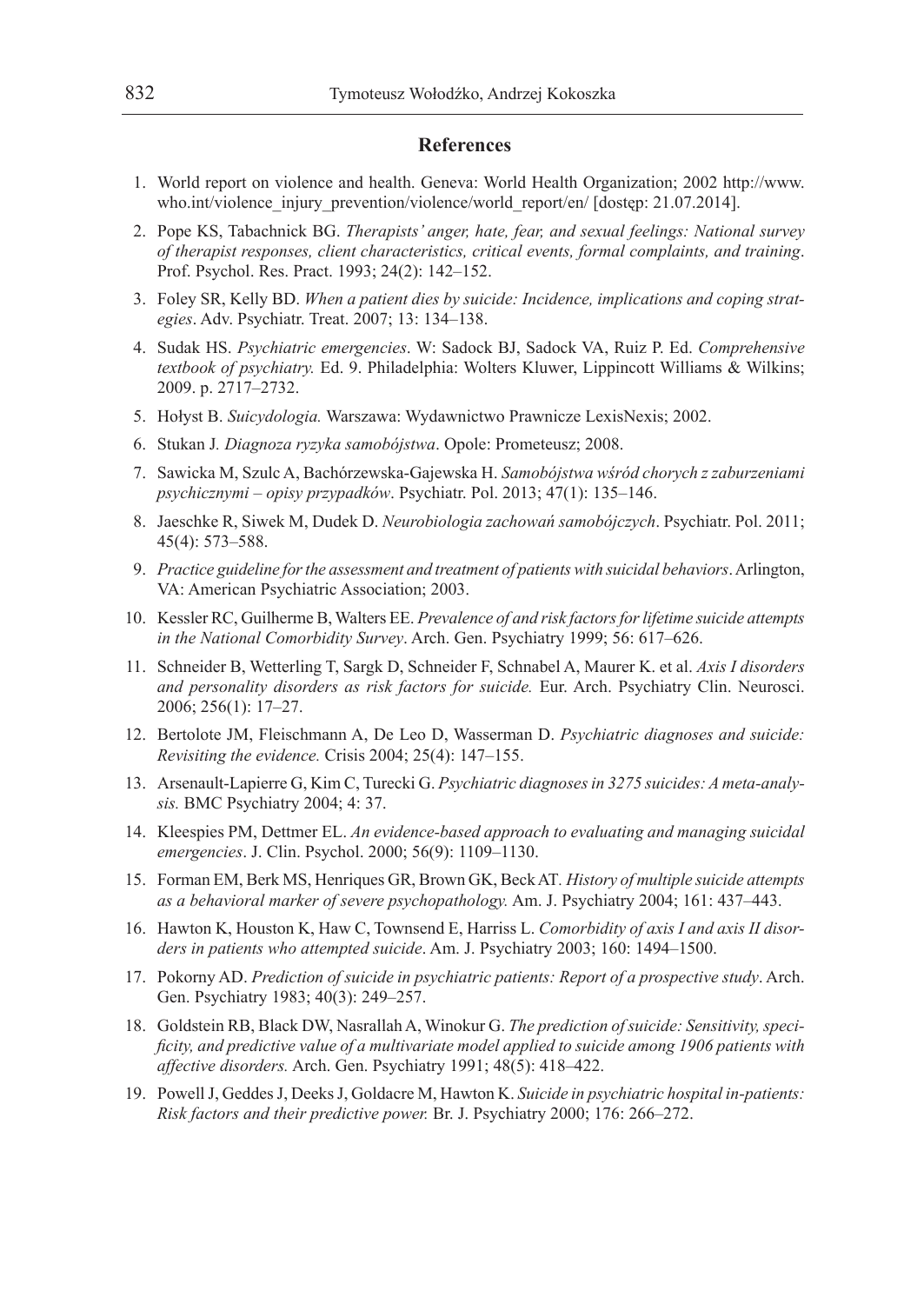- 20. Bostwick JM, Pankrats VS. *Affective disorders and suicide risk: A reexamination*. Am. J. Psychiatry 2000; 157: 1925–1932.
- 21. Mann JJ, Waternaux C, Haas GL, Malone KM. *Toward a clinical model of suicidal behavior in psychiatric patients.* Am. J. Psychiatry 1999; 156: 181–189.
- 22. Dieserud G, Røysamb E, Ekeberg Ø, Kraft P. *Toward an integrative model of suicide attempt: A cognitive psychological approach*. Suicide Life Threat. Behav. 2001; 31(2): 153–168.
- 23. O'Connor RC, Sheehy NP, O'Connor DB. *The classification of completed suicide into subtypes.*  J. Ment. Health 1999; 8(6): 629–637.
- 24. Rudd MD, Ellis TE, Rajab MH, Wehrly T. *Personality types and suicidal behavior: An exploratory study.* Suicide Life Threat. Behav. 2000; 30(3): 199–212.
- 25. Ellis T, Rudd M, Rajab M, Wehrly T. *Cluster analysis of MCMI scores of suicidal psychiatric patients: Four personality profiles*. J. Clin. Psychol. 1996; 52(4): 411–422.
- 26. Engström G, Alling C, Gustavsson P, Oreland L, Träskman-Bendz L. *Clinical characteristics and biological parameters in temperamental clusters of suicide attempters*. J. Affect. Disord. 1997; 44(1): 45–55.
- 27. Steer RA, Beck AT, Brown GK, Beck JS. *Classification of suicidal and nonsuicidal outpatients: A cluster-analytic approach*. J. Clin. Psychol. 1993; 49(5): 603–614.
- 28. Rapeli CB, Botega NJ. *Clinical profiles of serious suicide attempters consecutively admitted to a university-based hospital: A cluster analysis study*. Rev. Bras. Psiquiatr. 2005; 27(4): 285–289.
- 29. Chen EY, Chan WS, Chan SS, Liu KY, Chan CL, Wong PW. et. al. *A cluster analysis of the circumstances of death in suicides in Hong Kong. Suicide Life Threat*. Behav. 2007; 37(5): 576–584.
- 30. Dinya E, Csorba J, Sorfozo Z, Steiner P, Ficsor B, Horvath A. *Profiles of suicidality and clusters of hungarian adolescent outpatients suffering from suicidal behaviour*. Psychopathology 2009; 776: 299–310.
- 31. Flannery WP, Sneed CD, Marsh P. *Toward an empirical taxonomy of suicide ideation: A cluster analysis of the youth risk behavior survey*. Suicide Life Threat. Behav. 2003; 33(4): 365–372.
- 32. Ortigo KM, Westen D, Bradley B. *Personality subtypes of suicidal adults*. J. Nerv. Ment. Dis. 2009; 197: 687–694.
- 33. Arensman E, Kerkhof JFM. *Classification of attempted suicide: A review of empirical studies*, 1963–1993. Suicide Life Threat. Behav. 1996; 26(1): 46–67.
- 34. Verona E, Sachs-Ericsson N, Joiner TE. *Suicide attempts associated with externalizing psychopathology in an epidemiological sample*. Am. J. Psychiatry 2004; 161: 444–451.
- 35. Sher L. *Alcoholism and suicidal behavior: a clinical overview*. Acta Psychiatr. Scand. 2006; 113: 13–22.
- 36. Oquendo MA, Currier D, Mann JJ. *Prospective studies of suicidal behavior in major depressive and bipolar disorders: What is the evidence for predictive risk factors*? Acta Psychiatr. Scand. 2006; 114: 151–158.
- 37. Yen S, Shea MT, Sanislow CA, Grilo CM, Skodol AE, Gunderson JG. et al. *Borderline personality disorder criteria associated with prospectively observed suicidal behavior*. Am. J. Psychiatry 2004; 161: 1296–1298.